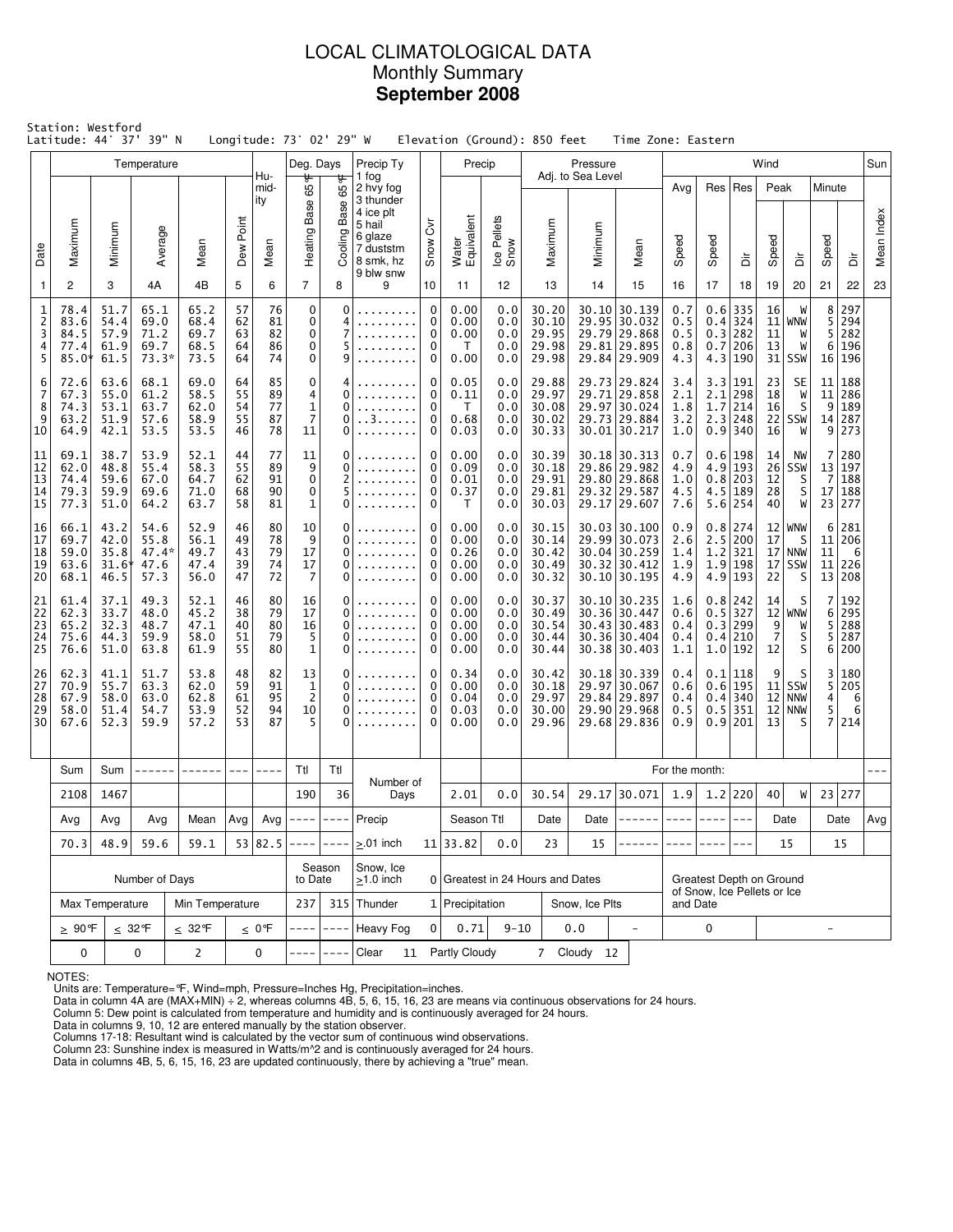# OBSERVATIONS AT 3-HOUR INTERVALS **September 2008: Westford**

|                                              |          |                                                                      |                                                              |                                              |                                              |                                              |                                                                       | Wind                                                                |                                                                   |          |                                                                                   |                                                              |                                              |                                              |                                                                                              |                                                     | Wind                                            |                                            |          |                                                                      |                                                                           |                                              |                                              |                                                              |                                                            | Wind                                                              |                                                                             |
|----------------------------------------------|----------|----------------------------------------------------------------------|--------------------------------------------------------------|----------------------------------------------|----------------------------------------------|----------------------------------------------|-----------------------------------------------------------------------|---------------------------------------------------------------------|-------------------------------------------------------------------|----------|-----------------------------------------------------------------------------------|--------------------------------------------------------------|----------------------------------------------|----------------------------------------------|----------------------------------------------------------------------------------------------|-----------------------------------------------------|-------------------------------------------------|--------------------------------------------|----------|----------------------------------------------------------------------|---------------------------------------------------------------------------|----------------------------------------------|----------------------------------------------|--------------------------------------------------------------|------------------------------------------------------------|-------------------------------------------------------------------|-----------------------------------------------------------------------------|
| H <sub>our</sub>                             | Sunshine | Pressure                                                             | Rainfall<br>rate                                             | Temperature                                  | Dew Point                                    | Humidity                                     | Direction                                                             | Speed                                                               | Gust                                                              | Sunshine | Pressure                                                                          | Rainfall<br>rate                                             | Temperature                                  | Dew Point                                    | Humidity                                                                                     | Direction                                           | Speed                                           | Gust                                       | Sunshine | Pressure                                                             | Rainfall<br>rate                                                          | Temperature                                  | Dew Point                                    | Humidity                                                     | Direction                                                  | Speed                                                             | Gust                                                                        |
|                                              |          |                                                                      |                                                              | SEP 01                                       |                                              |                                              |                                                                       |                                                                     |                                                                   |          |                                                                                   |                                                              | SEP 02                                       |                                              |                                                                                              |                                                     |                                                 |                                            |          |                                                                      |                                                                           | SEP 03                                       |                                              |                                                              |                                                            |                                                                   |                                                                             |
| 01<br>04<br>07<br>10<br>13<br>16<br>19<br>22 |          | 30.13<br>30.14<br>30.17<br>30.19<br>30.16<br>30.11<br>30.10<br>30.12 | 0.00<br>0.00<br>0.00<br>0.00<br>0.00<br>0.00<br>0.00<br>0.00 | 58<br>58<br>54<br>69<br>75<br>78<br>69<br>61 | 54<br>53<br>52<br>58<br>61<br>61<br>62<br>56 | 85<br>84<br>95<br>69<br>62<br>57<br>78<br>85 | 34<br>32<br>$\overline{01}$<br>01<br>30<br>31<br>04<br>04             | 0<br>0<br>0<br>2<br>3<br>0<br>0<br>0                                | 2<br>$\frac{3}{2}$<br>6<br>10<br>6<br>$\mathbf 0$<br>1            |          | 30.09<br>30.07<br>30.08<br>30.08<br>30.03<br>29.98<br>29.97<br>29.97              | 0.00<br>0.00<br>0.00<br>0.00<br>0.00<br>0.00<br>0.00<br>0.00 | 57<br>56<br>57<br>75<br>80<br>83<br>75<br>65 | 55<br>54<br>55<br>63<br>66<br>69<br>67<br>62 | $\begin{array}{c c} 92 & 32 \\ 94 & 32 \\ 95 & 22 \end{array}$<br>67<br>62<br>63<br>78<br>93 | 32<br>30<br>33<br>02<br>04                          | 0<br>0<br>0<br>0<br>1<br>$\mathbf 1$<br>0<br>0  | 0<br>0<br>0<br>6<br>5<br>9<br>1<br>0       |          | 29.94<br>29.92<br>29.91<br>29.91<br>29.86<br>29.81<br>29.80<br>29.82 | 0.00<br>0.00<br>0.00<br>0.00<br>0.00<br>0.00<br>0.00<br>0.00              | 64<br>61<br>59<br>74<br>81<br>84<br>73<br>64 | 62<br>59<br>58<br>65<br>68<br>66<br>67<br>62 | 93<br>$\overline{95}$<br>75<br>65<br>56<br>81 <br>94         | $95 \, 04$<br>01<br>  01<br>  17<br> 29<br> 29<br>04<br>18 | 0<br>0<br>0<br>$\frac{1}{1}$<br>$\overline{\mathbf{c}}$<br>0<br>0 | 0<br>0064702                                                                |
|                                              |          |                                                                      |                                                              | SEP 04                                       |                                              |                                              |                                                                       |                                                                     |                                                                   |          |                                                                                   |                                                              | <b>SEP 05</b>                                |                                              |                                                                                              |                                                     |                                                 |                                            |          |                                                                      |                                                                           | <b>SEP 06</b>                                |                                              |                                                              |                                                            |                                                                   |                                                                             |
| 01<br>04<br>07<br>10<br>13<br>16<br>19<br>22 |          | 29.82<br>29.83<br>29.87<br>29.88<br>29.91<br>29.91<br>29.94<br>29.98 | 0.00<br>0.00<br>0.00<br>0.00<br>0.00<br>0.00<br>0.00<br>0.00 | 63<br>64<br>64<br>74<br>77<br>75<br>70<br>64 | 61<br>62<br>62<br>66<br>67<br>68<br>65<br>62 | 93<br>76<br>71<br>77<br>86<br>95             | 94, 20<br>$\overline{19}$<br>94 19<br>19<br>27<br>05<br>14<br>14      | 0<br>$\frac{1}{2}$<br>3<br>0<br>0<br>0<br>0                         | 4<br>6<br>6<br>9<br>4<br>$\overline{c}$<br>0<br>0                 |          | 29.97<br>29.95<br>29.95<br>29.95<br>29.90<br>29.84<br>29.86<br>29.89              | 0.00<br>0.00<br>0.00<br>0.00<br>0.00<br>0.00<br>0.00<br>0.00 | 62<br>62<br>66<br>75<br>83<br>84<br>79<br>75 | 61<br>60<br>64<br>67<br>68<br>65<br>63<br>61 | 95 02<br>95<br>96<br>78<br>61<br>53<br>60<br>62                                              | 02<br>18<br>17<br>20<br>18<br>19<br>18              | 0<br>0<br>6<br>4<br>4<br>11<br>5<br>10          | 0<br>0<br>11<br>11<br>16<br>29<br>16<br>20 |          | 29.88<br>29.87<br>29.86<br>29.85<br>29.83<br>29.78<br>29.79<br>29.75 | 0.00<br>0.00<br>0.00<br>0.00<br>0.00<br>0.00<br>0.00<br>0.00              | 72<br>69<br>67<br>69<br>71<br>71<br>69<br>66 | 61<br>60<br>62<br>64<br>66<br>69<br>68<br>64 | 69,18<br>74<br>84<br>86<br>84<br>93<br>94<br>94              | 19<br>19<br> 18<br>20<br> 18<br>21<br>29                   | 9<br>8<br>4<br>5<br>6<br>2<br>2<br>0                              | 20<br>14<br>11<br>15<br>13<br>7<br>7<br>3                                   |
|                                              |          | <b>SEP 07</b>                                                        |                                                              |                                              |                                              |                                              |                                                                       |                                                                     |                                                                   |          |                                                                                   |                                                              | <b>SEP 08</b>                                |                                              |                                                                                              |                                                     |                                                 |                                            |          |                                                                      |                                                                           | <b>SEP 09</b>                                |                                              |                                                              |                                                            |                                                                   |                                                                             |
| 01<br>04<br>07<br>10<br>13<br>16<br>19<br>22 |          | 29.72<br>29.74<br>29.81<br>29.88<br>29.89<br>29.90<br>29.93<br>29.97 | 0.00<br>0.00<br>0.00<br>0.00<br>0.00<br>0.00<br>0.00<br>0.00 | 62<br>59<br>56<br>57<br>60<br>64<br>55<br>56 | 61<br>58<br>54<br>55<br>56<br>54<br>52<br>53 | 95<br>95<br>95<br>95<br>85<br>70<br>89<br>92 | 32<br>$rac{31}{28}$<br>29<br>29<br>28<br>30<br>34                     | 1<br>3<br>4<br>5<br>$\frac{1}{2}$ 0<br>0                            | 11<br>14<br>18<br>9<br>12<br>12<br>$\overline{c}$<br>$\mathbf{1}$ |          | 29.98<br>30.01<br>30.05<br>30.05<br>30.03<br>30.00<br>30.01<br>30.03              | 0.00<br>0.00<br>0.00<br>0.00<br>0.00<br>0.00<br>0.00<br>0.00 | 56<br>54<br>55<br>65<br>72<br>67<br>64<br>64 | 54<br>51<br>53<br>57<br>58<br>56<br>56<br>51 | $94_1$ 22<br>90<br>91<br>76<br>61<br>68<br>76<br>63                                          | 23<br>19<br>17<br>24<br>$\overline{20}$<br>22<br>20 | 0<br>0<br>1<br>3<br>$\frac{3}{1}$<br>0<br>3     | 0<br>5<br>5<br>7<br>11<br>4<br>0<br>11     |          | 30.01<br>29.95<br>29.81<br>29.79<br>29.77<br>29.85<br>29.91<br>29.98 | 0.00<br>0.00<br>0.00<br>0.17<br>0.05<br>0.00<br>0.00<br>0.00              | 60<br>58<br>60<br>61<br>62<br>60<br>56<br>56 | 54<br>54<br>55<br>59<br>61<br>56<br>52<br>51 | 81,19<br>85<br>83 19<br>94<br>94 28<br>89<br>85 25<br>86     | 07<br>18<br>$ 29\rangle$<br>29                             | 0<br>0<br>0<br>58423                                              | 2<br>3<br>6<br>15<br>14<br>9<br>5<br>6                                      |
|                                              |          |                                                                      |                                                              | SEP 10                                       |                                              |                                              |                                                                       |                                                                     |                                                                   |          |                                                                                   |                                                              | SEP 11                                       |                                              |                                                                                              |                                                     |                                                 |                                            |          |                                                                      |                                                                           | SEP 12                                       |                                              |                                                              |                                                            |                                                                   |                                                                             |
| 01<br>04<br>07<br>10<br>13<br>16<br>19<br>22 |          | 30.03<br>30.09<br>30.19<br>30.26<br>30.26<br>30.26<br>30.28<br>30.31 | 0.00<br>0.00<br>0.00<br>0.00<br>0.00<br>0.00<br>0.00<br>0.00 | 50<br>52<br>50<br>57<br>60<br>64<br>53<br>43 | 48<br>49<br>48<br>47<br>42<br>48<br>46<br>41 | 92<br>94<br>70<br>52<br>56<br>79<br>91       | 92 29<br>30<br>28<br>35<br>01<br>29<br>00<br>00                       | 0<br>$\mathbf 1$<br>0<br>$\frac{2}{3}$<br>$\mathbf 1$<br>0<br>0     | 2<br>4<br>5<br>9<br>$\overline{8}$<br>12<br>$\mathbf 1$<br>0      |          | 30.34<br>30.34<br>30.39<br>30.38<br>30.34<br>30.29<br>30.24<br>30.22              | 0.00<br>0.00<br>0.00<br>0.00<br>0.00<br>0.00<br>0.00<br>0.00 | 41<br>43<br>40<br>58<br>64<br>69<br>56<br>46 | 39<br>41<br>38<br>50<br>47<br>46<br>50<br>44 | 93 20<br>92<br>94<br>73<br>$\frac{53}{43}$<br>78<br>93                                       | 18<br>19<br>12<br>18<br>28<br>17<br>17              | 0<br>0<br>0<br>1<br>$\mathbf{1}$<br>0<br>0<br>0 | 0<br>4<br>0<br>7<br>7<br>4<br>0<br>0       |          | 30.17<br>30.12<br>30.07<br>30.02<br>29.95<br>29.87<br>29.86<br>29.87 | 0.00<br>0.00<br>0.00<br>0.00<br>0.00<br>0.00<br>0.00<br>0.00              | 50<br>55<br>56<br>61<br>60<br>62<br>61<br>61 | 46<br>50<br>53<br>55<br>57<br>58<br>59<br>60 | 86 <sub>1</sub> 20<br>85<br>87<br>82<br>90<br>88<br>94<br>95 | 18<br>18<br>17<br> 19<br>18<br>19<br>  21                  | 0<br>42464<br>6<br>2                                              | 4<br>10<br>$\frac{12}{20}$<br>$\frac{25}{23}$<br>16<br>14                   |
|                                              |          |                                                                      |                                                              | SEP 13                                       |                                              |                                              |                                                                       |                                                                     |                                                                   |          |                                                                                   |                                                              | <b>SEP 14</b>                                |                                              |                                                                                              |                                                     |                                                 |                                            |          |                                                                      |                                                                           | <b>SEP 15</b>                                |                                              |                                                              |                                                            |                                                                   |                                                                             |
| 01<br>04<br>07<br>10<br>13<br>16<br>19<br>22 |          | 29.88<br>29.88<br>29.89<br>29.90<br>29.88<br>29.85<br>29.86<br>29.83 | 0.00<br>0.00<br>0.00<br>0.00<br>0.00<br>0.00<br>0.00<br>0.00 | 61<br>61<br>61<br>65<br>69<br>73<br>66<br>60 | 59<br>60<br>60<br>63<br>65<br>65<br>63<br>59 |                                              | 95 19<br>96 19<br>96 21<br>93 19<br>85 27<br>78 35<br>91 01<br>95 03  | $\begin{array}{c} 3 \\ 2 \\ 2 \end{array}$<br>1<br>1<br>0<br>0<br>0 | 7<br>$\overline{7}$<br>$\overline{7}$<br>4<br>5<br>3<br>0<br>0    |          | 29.78<br>29.73<br>29.65<br>29.62<br>29.57<br>29.53<br>29.48<br>29.42              | 0.00<br>0.00<br>0.13<br>0.00<br>0.00<br>0.00<br>0.00<br>0.00 | 64<br>64<br>66<br>69<br>75<br>78<br>76<br>77 | 63<br>63<br>64<br>68<br>71<br>72<br>72<br>72 | 96 21<br>96<br>96 19<br>95<br>87 19<br>$84$ 20<br>85 18<br>83 19                             | 15<br>19                                            | 0<br>0<br>२ ।<br>10<br>8<br>6<br>7<br>7         | 4<br>4<br>13<br>17<br>19<br>19<br>16<br>22 |          | 29.28<br>29.18<br>29.37<br>29.57<br>29.69<br>29.78<br>29.88<br>29.99 | 0.00<br>0.00<br>0.00<br>0.00<br>0.00<br>0.00<br>0.00<br>0.00              | 77<br>76<br>70<br>62<br>64<br>59<br>56<br>53 | 71<br>70<br>61<br>56<br>57<br>53<br>51<br>50 | 81<br>72<br>78 29<br>80 28<br>86 27                          | $82 \mid 18$<br>19<br>25<br>80 28<br>87 30                 | 9<br>12<br>9<br>$\frac{8}{2}$<br>10<br>3<br>0                     | $\begin{array}{c} 25 \\ 25 \end{array}$<br>22<br>18<br>18<br>17<br>12<br>12 |
|                                              |          |                                                                      |                                                              | SEP 16                                       |                                              |                                              |                                                                       |                                                                     |                                                                   |          |                                                                                   |                                                              | SEP 17                                       |                                              |                                                                                              |                                                     |                                                 |                                            |          |                                                                      |                                                                           | <b>SEP 18</b>                                |                                              |                                                              |                                                            |                                                                   |                                                                             |
| 01<br>04<br>07<br>10<br>13<br>16<br>19<br>22 |          | 30.04<br>30.08<br>30.09<br>30.15<br>30.12<br>30.08<br>30.09<br>30.13 | 0.00<br>0.00<br>0.00<br>0.00<br>0.00<br>0.00<br>0.00<br>0.00 | 51<br>49<br>46<br>52<br>58<br>65<br>54<br>44 | 48<br>45<br>44<br>47<br>49<br>49<br>47<br>42 |                                              | 90, 30<br>87 27<br>94 31<br>84 34<br>72 29<br>56 28<br>79 01<br>91 01 | 0<br>1<br>0<br>1<br>1<br>2<br>0<br>0                                | 4<br>5<br>0<br>3<br>7<br>9<br>0<br>0                              |          | 30.14 <sub>1</sub><br>30.13<br>30.12<br>30.11<br>30.07<br>30.00<br>30.00<br>30.03 | 0.00<br>0.00<br>0.00<br>0.00<br>0.00<br>0.00<br>0.00<br>0.00 | 43<br>44<br>43<br>59<br>66<br>69<br>62<br>61 | 41<br>42<br>42<br>50<br>50<br>54<br>53<br>52 | 94,09<br>95 19<br>95 20<br>73 21<br>55 19<br>58 18<br>73 19<br>73 19                         |                                                     | 0<br>0<br>2<br>5<br>4<br>4<br>2<br>2            | 0<br>4<br>4<br>11<br>13<br>14<br>6<br>6    |          | 30.08<br>30.13<br>30.19<br>30.27<br>30.31<br>30.30<br>30.33<br>30.40 | 0.10 <sub>1</sub><br>0.00<br>0.00<br>0.00<br>0.00<br>0.00<br>0.00<br>0.00 | 52<br>48<br>42<br>55<br>58<br>58<br>48<br>41 | 49<br>46<br>40<br>48<br>45<br>42<br>39<br>37 | 93 02<br>93 01<br>77 32<br>64 34                             | 90, 35<br>56 28<br>73 35<br>86 01                          | 8<br>1<br>0<br>1<br>2<br>9<br>0<br>0                              | 17<br>4<br>$\pmb{0}$<br>3<br>14<br>17<br>$\mathbf{1}$<br>0                  |

# MAXIMUM SHORT DURATION PRECIPITATION

| Time Period (minutes) |      | 10   | 15   | 20   | 30   | 45   | 60   | 80   | 100  | 120  | 150  | 180  |
|-----------------------|------|------|------|------|------|------|------|------|------|------|------|------|
| Precipitation         | 0.27 | 0.28 | 0.29 | 0.30 | 0.30 | 0.30 | 0.30 | 0.30 | 0.31 | 0.32 | 0.36 | 0.46 |
| Ended: Date           | 09   | 09   | 09   | 09   | 09   | 09   | 09   | 09   | 09   | 09   | 09   | 09   |
| Ended: Time           | 1244 | 1244 | 1244 | 1248 | 1248 | 1248 | 1248 | 1248 | 1248 | 1248 | 1244 | 1244 |

The precipitation amounts may occur at any time during the month. The time indicated is the ending time of the interval. Date and time are not entered for trace amounts.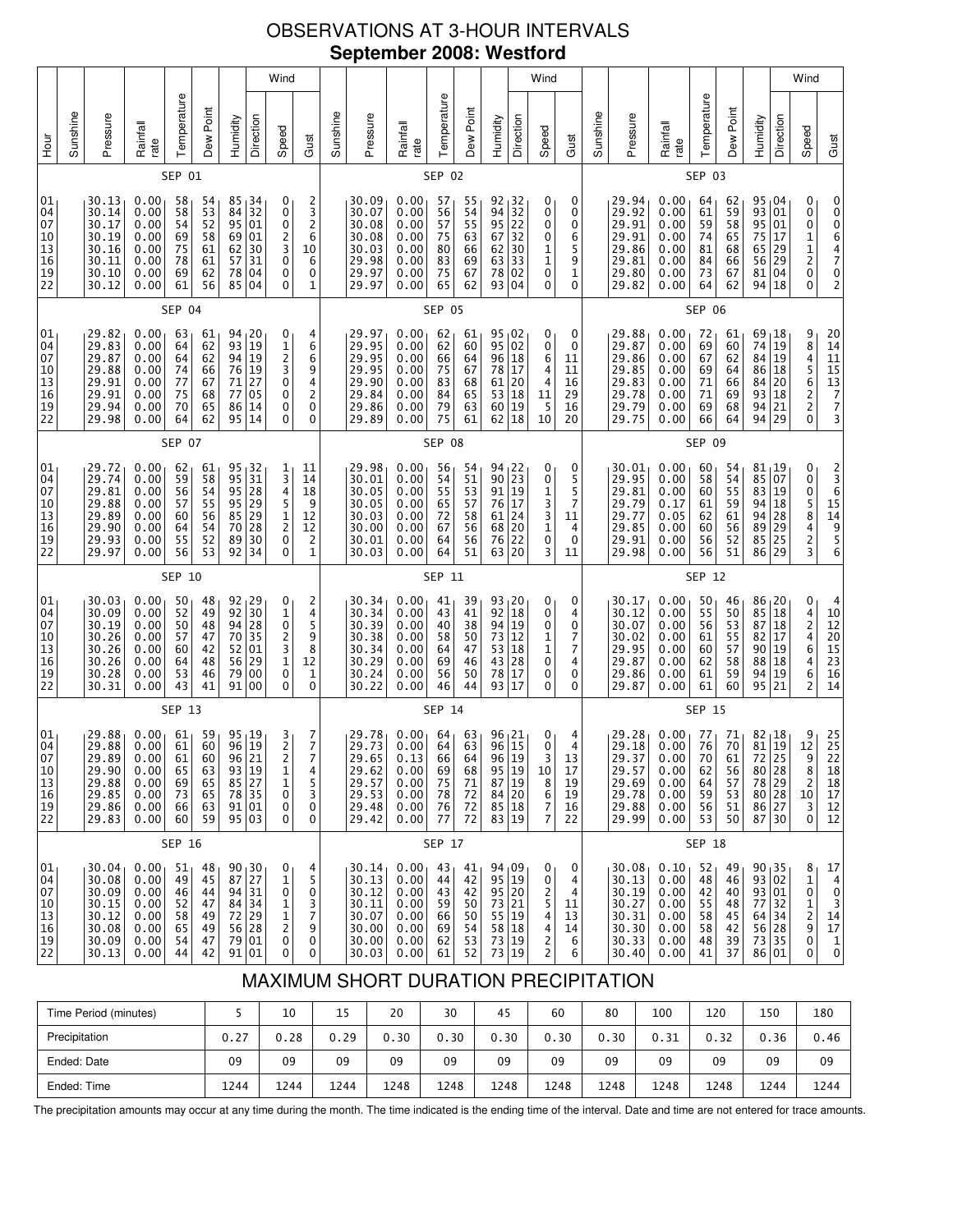# OBSERVATIONS AT 3-HOUR INTERVALS **September 2008: Westford**

|                                              |               |                                                                      |                                                              |                                              | Temperature                                  | Dew Point                               |                                                     |                                                                                | Wind                                                                                                 | Sunshine                                                             |                                                              |                                              | Temperature                                               | Dew Point                                        |                                                                   |                                                 | Wind                                                     | Sunshine                                                             |                                                              |                                              | Temperature                                  | Dew Point                                                     |                                    |                                                                                                               | Wind                                  |
|----------------------------------------------|---------------|----------------------------------------------------------------------|--------------------------------------------------------------|----------------------------------------------|----------------------------------------------|-----------------------------------------|-----------------------------------------------------|--------------------------------------------------------------------------------|------------------------------------------------------------------------------------------------------|----------------------------------------------------------------------|--------------------------------------------------------------|----------------------------------------------|-----------------------------------------------------------|--------------------------------------------------|-------------------------------------------------------------------|-------------------------------------------------|----------------------------------------------------------|----------------------------------------------------------------------|--------------------------------------------------------------|----------------------------------------------|----------------------------------------------|---------------------------------------------------------------|------------------------------------|---------------------------------------------------------------------------------------------------------------|---------------------------------------|
| Sunshine                                     |               | Pressure                                                             | Rainfall<br>rate                                             |                                              |                                              | Humidity                                | Direction                                           | Speed<br>Gust                                                                  |                                                                                                      | Pressure                                                             | Rainfall<br>rate                                             |                                              |                                                           | Humidity                                         | Direction                                                         | Speed                                           | Gust                                                     | Pressure                                                             | Rainfall<br>rate                                             |                                              |                                              | Humidity                                                      | Direction                          | Speed                                                                                                         | Gust                                  |
|                                              |               |                                                                      |                                                              | SEP 19                                       |                                              |                                         |                                                     |                                                                                |                                                                                                      |                                                                      |                                                              | <b>SEP 20</b>                                |                                                           |                                                  |                                                                   |                                                 |                                                          |                                                                      |                                                              | <b>SEP 21</b>                                |                                              |                                                               |                                    |                                                                                                               |                                       |
| 01<br>04<br>07<br>10<br>13<br>16<br>19<br>22 |               | 30.43<br>30.45<br>30.47<br>30.49<br>30.45<br>30.37<br>30.33<br>30.33 | 0.00<br>0.00<br>0.00<br>0.00<br>0.00<br>0.00<br>0.00<br>0.00 | 35<br>34<br>32<br>51<br>59<br>63<br>54<br>48 | 34<br>32<br>32<br>41<br>42<br>41<br>43<br>42 | 94<br>100<br>67<br>53<br>44<br>66<br>79 | 93 01<br>01<br>01<br>20<br>23<br>19<br>16<br>19     | 0<br>0<br>0<br>6<br>12<br>3<br>13<br>$\overline{7}$<br>12<br>1<br>$\mathbf{1}$ | 0<br>$\mathbf 0$<br>$\mathbf 0$<br>7<br>5                                                            | 30.31<br>30.28<br>30.26<br>30.24<br>30.17<br>30.12<br>30.10<br>30.11 | 0.00<br>0.00<br>0.00<br>0.00<br>0.00<br>0.00<br>0.00<br>0.00 | 48<br>48<br>47<br>56<br>64<br>67<br>59<br>57 | 42<br>42<br>42<br>47<br>51<br>53<br>50<br>49              | 80, 19<br>79<br>82<br>73<br>63<br>60<br>71<br>75 | $\vert$ 19<br>$\vert$ 19<br>$\vert$ 19<br> 19<br>21<br> 19<br> 19 | 3<br>$\frac{4}{5}$<br>9<br>6<br>6<br>2<br>4     | 10<br>11<br>12<br>18<br>17<br>13<br>-5<br>13             | 30.11<br>30.11<br>30.16<br>30.24<br>30.27<br>30.27<br>30.31<br>30.36 | 0.00<br>0.00<br>0.00<br>0.00<br>0.00<br>0.00<br>0.00<br>0.00 | 57<br>56<br>55<br>48<br>55<br>60<br>49<br>40 | 51<br>50<br>50<br>45<br>47<br>49<br>43<br>38 | 79 20<br>80 <br>84 27<br>91 35<br>76<br>65<br>80 04<br>91 03  | 19<br>06<br>28                     | 5<br>3<br>3<br>1<br>2<br>$\overline{c}$<br>0<br>0                                                             | 12<br>7686720                         |
|                                              |               |                                                                      |                                                              | <b>SEP 22</b>                                |                                              |                                         |                                                     |                                                                                |                                                                                                      |                                                                      |                                                              | <b>SEP 23</b>                                |                                                           |                                                  |                                                                   |                                                 |                                                          |                                                                      |                                                              | <b>SEP 24</b>                                |                                              |                                                               |                                    |                                                                                                               |                                       |
| 01<br>04<br>07<br>10<br>13<br>16<br>19<br>22 |               | 30.36<br>30.40<br>30.45<br>30.49<br>30.47<br>30.45<br>30.46<br>30.48 | 0.00<br>0.00<br>0.00<br>0.00<br>0.00<br>0.00<br>0.00<br>0.00 | 37<br>36<br>34<br>51<br>60<br>62<br>45<br>37 | 36<br>34<br>32<br>44<br>44<br>42<br>39<br>35 | 94<br>94<br>77<br>56<br>48<br>81<br>91  | 94,03<br>03<br>07<br>08<br>28<br>29<br>31<br>31     | 0<br>0<br>0<br>0<br>$\overline{c}$<br>$\overline{\mathbf{c}}$<br>0<br>0        | 0<br>$\mathbf 0$<br>$\mathbf{1}$<br>3<br>9<br>$\overline{\mathbf{5}}$<br>$\mathbf 0$<br>$\mathbf{0}$ | 30.50<br>30.49<br>30.53<br>30.53<br>30.50<br>30.46<br>30.43<br>30.44 | 0.00<br>0.00<br>0.00<br>0.00<br>0.00<br>0.00<br>0.00<br>0.00 | 35<br>34<br>33<br>52<br>62<br>60<br>53<br>48 | 33<br>$\overline{32}$<br>31<br>43<br>40<br>45<br>48<br>46 | 93,31<br>94<br>94<br>71<br>44<br>57<br>84<br>92  | 31<br>  31<br>06<br>01<br>29<br>07<br>07                          | 0<br>0<br>0<br>1<br>2<br>2<br>0<br>0            | 0<br>0<br>0<br>3<br>6<br>5<br>0<br>0                     | 30.44<br>30.42<br>30.43<br>30.44<br>30.40<br>30.36<br>30.36<br>30.38 | 0.00<br>0.00<br>0.00<br>0.00<br>0.00<br>0.00<br>0.00<br>0.00 | 45<br>50<br>45<br>63<br>72<br>74<br>59<br>53 | 43<br>47<br>43<br>50<br>56<br>57<br>54<br>52 | $92 \t{1}06$<br>87<br>93 19<br>63<br>57<br>56 <br>84 19<br>94 | 18<br>17<br>12<br>$\vert$ 19<br>19 | 0<br>$\mathbf 1$<br>0<br>0<br>1<br>3<br>0<br>0                                                                | $\frac{2}{4}$<br>03770<br>$\tilde{0}$ |
|                                              | <b>SEP 25</b> |                                                                      |                                                              |                                              |                                              |                                         |                                                     |                                                                                |                                                                                                      | <b>SEP 26</b>                                                        |                                                              |                                              |                                                           |                                                  |                                                                   |                                                 |                                                          | <b>SEP 27</b>                                                        |                                                              |                                              |                                              |                                                               |                                    |                                                                                                               |                                       |
| 01<br>04<br>07<br>10<br>13<br>16<br>19<br>22 |               | 30.38<br>30.40<br>30.43<br>30.42<br>30.41<br>30.39<br>30.40<br>30.39 | 0.00<br>0.00<br>0.00<br>0.00<br>0.00<br>0.00<br>0.00<br>0.00 | 53<br>52<br>52<br>65<br>73<br>75<br>61<br>61 | 51<br>50<br>51<br>60<br>59<br>61<br>55<br>53 | 93<br>95<br>82<br>62<br>62<br>81        | 95, 19<br>19<br>18<br>13<br>19<br>19<br>15<br>74 16 | 0<br>0<br>1<br>0<br>$\frac{5}{1}$<br>11<br>$\pmb{0}$<br>$\mathbf 1$            | 2<br>$\mathbf 0$<br>5<br>3<br>3<br>3<br>7                                                            | 30.38<br>30.37<br>30.39<br>30.40<br>30.38<br>30.32<br>30.28<br>30.23 | 0.00<br>0.00<br>0.00<br>0.00<br>0.00<br>0.00<br>0.00<br>0.00 | 55<br>47<br>41<br>57<br>61<br>56<br>56<br>56 | 40<br>39<br>36<br>48<br>$\frac{52}{53}$<br>54<br>54       | 57,19<br>82<br>73<br>88<br>93<br>94              | 74 16<br>  20<br>73 18<br>09<br>01<br>06<br>01                    | 1<br>0<br>0<br>1<br>0<br>1<br>0<br>0            | 6<br>$\overline{c}$<br>0<br>5<br>$\frac{3}{7}$<br>0<br>0 | 30.17<br>30.12<br>30.10<br>30.11<br>30.08<br>30.01<br>29.99<br>29.99 | 0.00<br>0.00<br>0.00<br>0.00<br>0.00<br>0.00<br>0.00<br>0.00 | 56<br>56<br>57<br>62<br>67<br>71<br>64<br>61 | 55<br>55<br>56<br>60<br>62<br>64<br>62<br>60 | 95<br>95 04<br>96<br>92 20<br>84<br>79<br>92<br>95 08         | 36 ر<br>19<br>18<br>19<br>10       | 0<br>0<br>$\mathbf 1$<br>$\overline{\mathbf{c}}$<br>$\frac{1}{2}$<br>0<br>$\Omega$                            | 123976<br>$\pmb{0}$<br>0              |
|                                              |               |                                                                      |                                                              | <b>SEP 28</b>                                |                                              |                                         |                                                     |                                                                                |                                                                                                      |                                                                      |                                                              | <b>SEP 29</b>                                |                                                           |                                                  |                                                                   |                                                 |                                                          |                                                                      |                                                              | <b>SEP 30</b>                                |                                              |                                                               |                                    |                                                                                                               |                                       |
| 01<br>04<br>07<br>10<br>13<br>16<br>19<br>22 |               | 29.94<br>29.92<br>29.92<br>29.91<br>29.89<br>29.84<br>29.87<br>29.89 | 0.00<br>0.00<br>0.00<br>0.00<br>0.00<br>0.00<br>0.00<br>0.00 | 62<br>61<br>62<br>64<br>65<br>67<br>63<br>61 | 60<br>60<br>61<br>63<br>64<br>64<br>61<br>59 | 96<br>96<br>96<br>96<br>91<br>93<br>95  | 96, 18<br>18<br>18<br>29<br>00<br>31<br>35<br>00    | 0<br>0<br>0<br>0<br>0<br>$\mathbf 1$<br>0<br>$\mathbf{1}$                      | 4<br>$\mathbf 0$<br>0<br>$\frac{1}{2}$<br>$\begin{array}{c} 7 \\ 7 \end{array}$<br>6                 | 29.91<br>29.93<br>29.96<br>30.00<br>29.99<br>29.98<br>29.98<br>29.98 | 0.00<br>0.00<br>0.00<br>0.00<br>0.00<br>0.00<br>0.00<br>0.00 | 57<br>54<br>52<br>52<br>55<br>55<br>54<br>53 | 55<br>52<br>51<br>51<br>$5\overline{2}$<br>52<br>52<br>52 | 95<br>96<br>95<br>91<br>90<br>93<br>95           | 95,00<br>00<br>30<br>  35<br>00<br>02<br>00<br>00                 | 2<br>$\mathbf{1}$<br>0<br>1<br>0<br>0<br>0<br>0 | 10<br>5<br>3<br>5<br>4<br>4<br>0<br>0                    | 29.94<br>29.92<br>29.92<br>29.90<br>29.84<br>29.76<br>29.73<br>29.70 | 0.00<br>0.00<br>0.00<br>0.00<br>0.00<br>0.00<br>0.00<br>0.00 | 53<br>53<br>52<br>58<br>64<br>64<br>56<br>56 | 51<br>51<br>51<br>54<br>56<br>55<br>52<br>53 | $95 \, 02$<br>95<br>96 04<br>87<br>75<br>74<br>88<br>90       | 02<br>22<br>18<br>20<br>17<br>19   | 0<br>$\mathbf 1$<br>0<br>1<br>$\overline{\mathbf{c}}$<br>$\begin{array}{c} 2 \\ 1 \end{array}$<br>$\mathbf 0$ | 33048<br>6<br>$\frac{4}{3}$           |
|                                              |               |                                                                      |                                                              |                                              |                                              |                                         |                                                     |                                                                                |                                                                                                      |                                                                      |                                                              |                                              |                                                           |                                                  |                                                                   |                                                 |                                                          |                                                                      |                                                              |                                              |                                              |                                                               |                                    |                                                                                                               |                                       |

### NOTES:

Units are: Temperature=°F, Wind=mph, Pressure=Inches Hg, Precipitation=inches.

Wind Direction: Directions are those from which the wind is blowing, indicated in tens of degrees<br>from true north: i.e., 09 for East, 18 for South, 27 for West, and 00 or 36 for North.<br>Wind Speed: The observed one-minute a

Wind Gust: The maximum instantaneous wind speed for the 10-minute period preceding the observation Rainfall Rate: The instantaneous rainfall rate at the time of observation, calculated by timing

consecutive 0.01" pulses from the electronic rain gauge and interpolating this rate for one hour.

# WEATHER NOTES SUMMARY BY HOUR

|    |                                              |          | Averages                                                                     | Resultant<br>Wind                            |                                              |                                              |                                                      |                                              |                                                      |
|----|----------------------------------------------|----------|------------------------------------------------------------------------------|----------------------------------------------|----------------------------------------------|----------------------------------------------|------------------------------------------------------|----------------------------------------------|------------------------------------------------------|
| n. | Hour                                         | Sunshine | Pressure                                                                     | Temperature                                  | Dew Point                                    | Humidity                                     | Wind Speed                                           | Direction                                    | Speed                                                |
|    | 01<br>04<br>07<br>10<br>13<br>16<br>19<br>22 |          | 30.072<br>30.066<br>30.083<br>30.100<br>30.081<br>30.050<br>30.052<br>30.065 | 55<br>54<br>52<br>61<br>66<br>68<br>60<br>56 | 51<br>51<br>50<br>55<br>56<br>56<br>55<br>52 | 89<br>90<br>92<br>80<br>70<br>68<br>82<br>87 | 1.4<br>1.5<br>1.5<br>2.8<br>2.7<br>3.0<br>1.0<br>1.2 | 20<br>20<br>22<br>21<br>23<br>23<br>20<br>20 | 0.7<br>1.1<br>1.3<br>1.7<br>1.4<br>1.9<br>0.9<br>0.9 |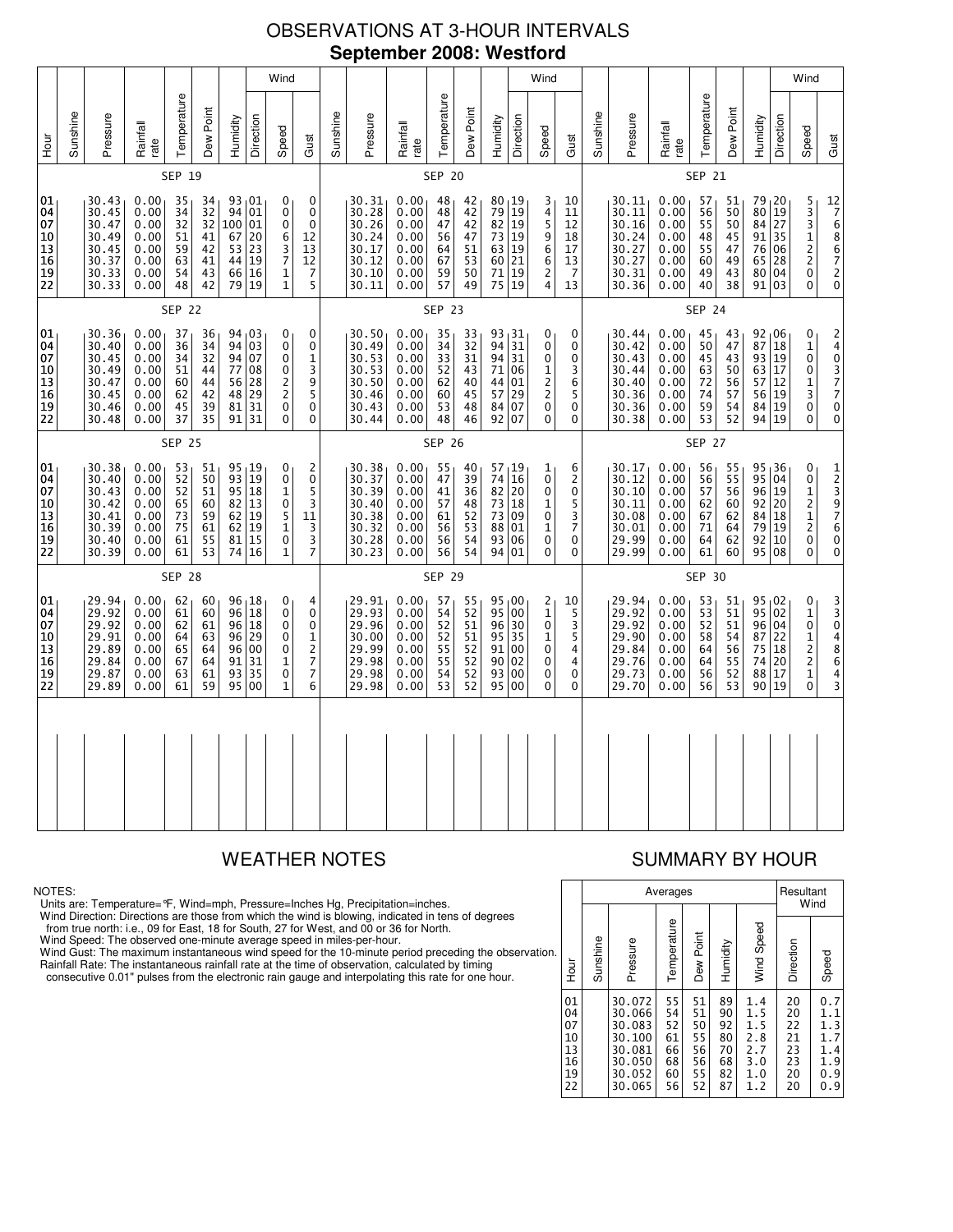### HOURLY PRECIPITATION (Water Equivalent) **September 2008: Westford**

| Date                             |                                                                                 |    |      |    |      | A.M. Hour Ending at                                      |           |                   |    |      |    |                                      | P.M. Hour Ending at |    |           |    |      |    |    |    |                                                                                                                                                                                                                                                                                                                                                              |    |      |                                                                            |                                                            |
|----------------------------------|---------------------------------------------------------------------------------|----|------|----|------|----------------------------------------------------------|-----------|-------------------|----|------|----|--------------------------------------|---------------------|----|-----------|----|------|----|----|----|--------------------------------------------------------------------------------------------------------------------------------------------------------------------------------------------------------------------------------------------------------------------------------------------------------------------------------------------------------------|----|------|----------------------------------------------------------------------------|------------------------------------------------------------|
|                                  | 01                                                                              | 02 | 03   | 04 | 05   | 06                                                       | 07        | 08                | 09 | 10   | 11 | 12                                   | 01                  | 02 | 03        | 04 | 05   | 06 | 07 | 08 | 09                                                                                                                                                                                                                                                                                                                                                           | 10 | 11   | 12                                                                         | Date                                                       |
| 01<br>02<br>03<br>04<br>04<br>05 |                                                                                 |    |      |    |      |                                                          |           |                   |    |      |    |                                      |                     |    |           |    |      |    |    |    |                                                                                                                                                                                                                                                                                                                                                              |    |      |                                                                            | 01<br>02<br>03<br>04<br>05                                 |
|                                  | $\begin{bmatrix} 06 \ 07 \ 08 \ 09 \ 10 \end{bmatrix} 0.01$                     |    | 0.01 |    | 0.01 | 0.02 0.01                                                |           | 0.02 0.03<br>0.16 |    |      |    | $0.10 \mid 0.10 \mid 0.02 \mid 0.30$ |                     |    | 0.03 0.01 |    |      |    |    |    |                                                                                                                                                                                                                                                                                                                                                              |    | 0.03 | $\begin{bmatrix} 0.01 & 06 \\ 07 & 08 \\ 08 & 09 \\ 10 & 10 \end{bmatrix}$ |                                                            |
|                                  | $\begin{array}{c} 11 \\ 12 \\ 13 \\ 14 \\ 15 \end{array} 0.01$                  |    |      |    |      | $0.10 \mid 0.01 \mid 0.01 \mid 0.15 \mid 0.07 \mid 0.02$ |           |                   |    |      |    | 0.02                                 | 0.01                |    |           |    | 0.01 |    |    |    | 0.01                                                                                                                                                                                                                                                                                                                                                         |    |      | 0.0300.02                                                                  | $\begin{vmatrix} 11 \\ 12 \\ 13 \\ 14 \\ 15 \end{vmatrix}$ |
|                                  | $\begin{array}{c c} 16 & 17 \\ 17 & 0.22 \\ 18 & 0.22 \\ 20 & 0.03 \end{array}$ |    |      |    |      | 0.01                                                     |           |                   |    |      |    |                                      |                     |    |           |    |      |    |    |    |                                                                                                                                                                                                                                                                                                                                                              |    |      |                                                                            | 16<br>17<br>18<br>19<br>19<br>20                           |
| 21<br>22<br>23<br>24<br>25       |                                                                                 |    |      |    |      |                                                          |           |                   |    |      |    |                                      |                     |    |           |    |      |    |    |    |                                                                                                                                                                                                                                                                                                                                                              |    |      |                                                                            | 21<br>22<br>23<br>24<br>24<br>25                           |
|                                  | $\begin{bmatrix} 26 \\ 27 \\ 28 \\ 29 \\ 30 \end{bmatrix} 0.01$                 |    |      |    |      |                                                          | 0.01 0.01 |                   |    | 0.01 |    | 0.02                                 |                     |    |           |    |      |    |    |    | $\begin{bmatrix} 0.01 & 0.01 & 0.01 & 0.03 & 0.03 & 0.08 & 0.06 & 0.04 & 0.06 & 0.01 & 27 & 28 & 0.01 & 28 & 29 & 30 \end{bmatrix}$                                                                                                                                                                                                                          |    |      |                                                                            |                                                            |
|                                  |                                                                                 |    |      |    |      |                                                          |           |                   |    |      |    |                                      |                     |    |           |    |      |    |    |    | Sum $\vert 0.25 \vert 0.03 \vert 0.01 \vert 0.10 \vert 0.04 \vert 0.04 \vert 0.18 \vert 0.26 \vert 0.02 \vert 0.11 \vert 0.10 \vert 0.06 \vert 0.31 \vert 0.00 \vert 0.04 \vert 0.02 \vert 0.02 \vert 0.03 \vert 0.03 \vert 0.08 \vert 0.07 \vert 0.04 \vert 0.13 \vert 0.04 \vert 5000 \vert 0.04 \vert 0.05 \vert 0.06 \vert 0.07 \vert 0.08 \vert 0.07 \$ |    |      |                                                                            |                                                            |

During a frozen precipitation event, hourly precipitation totals may not be recorded. In this case, daily amounts are typically entered in the last column (hour ending at 12 A.M.)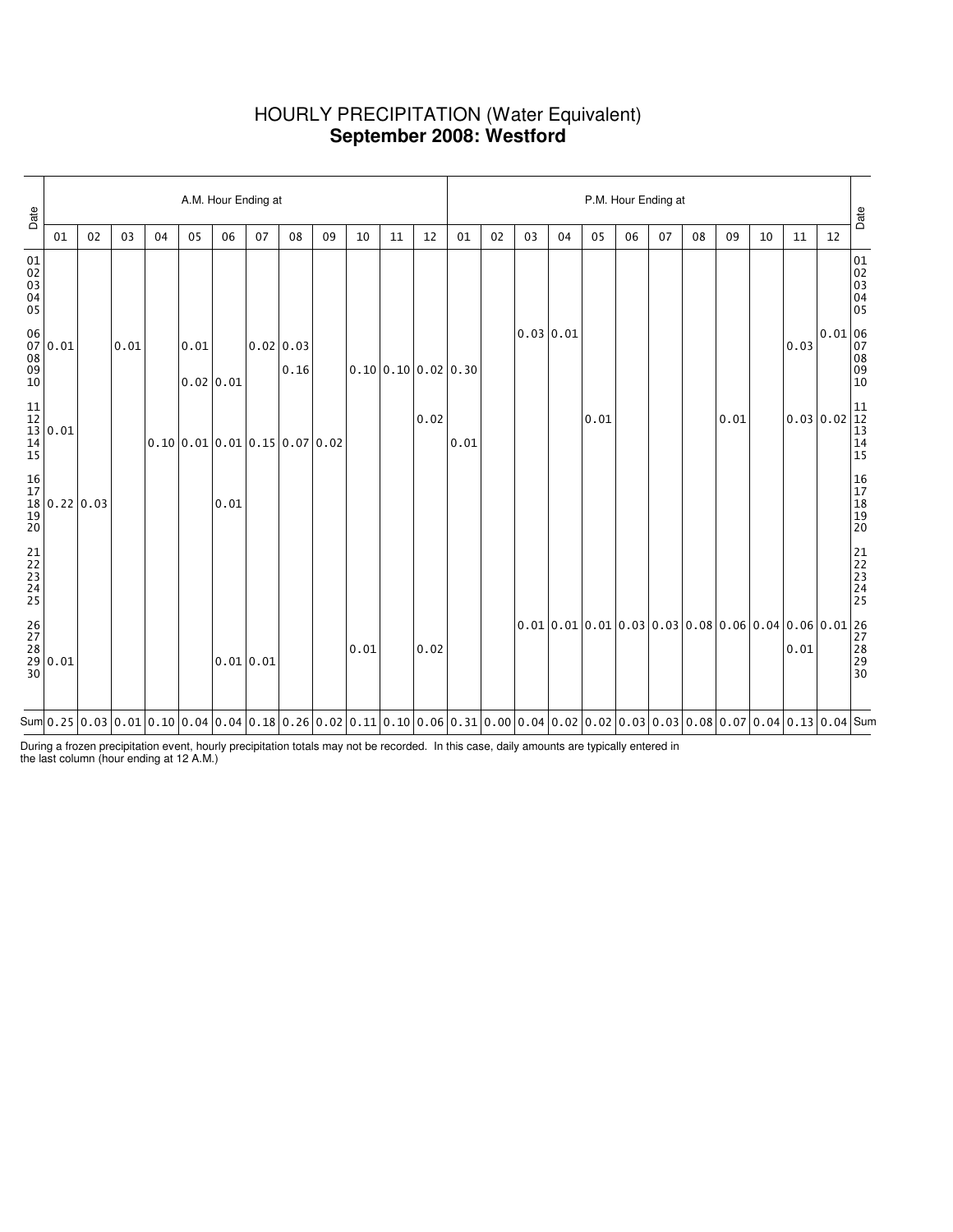### HOUR-BY-HOUR DATA **September 2008: Westford**